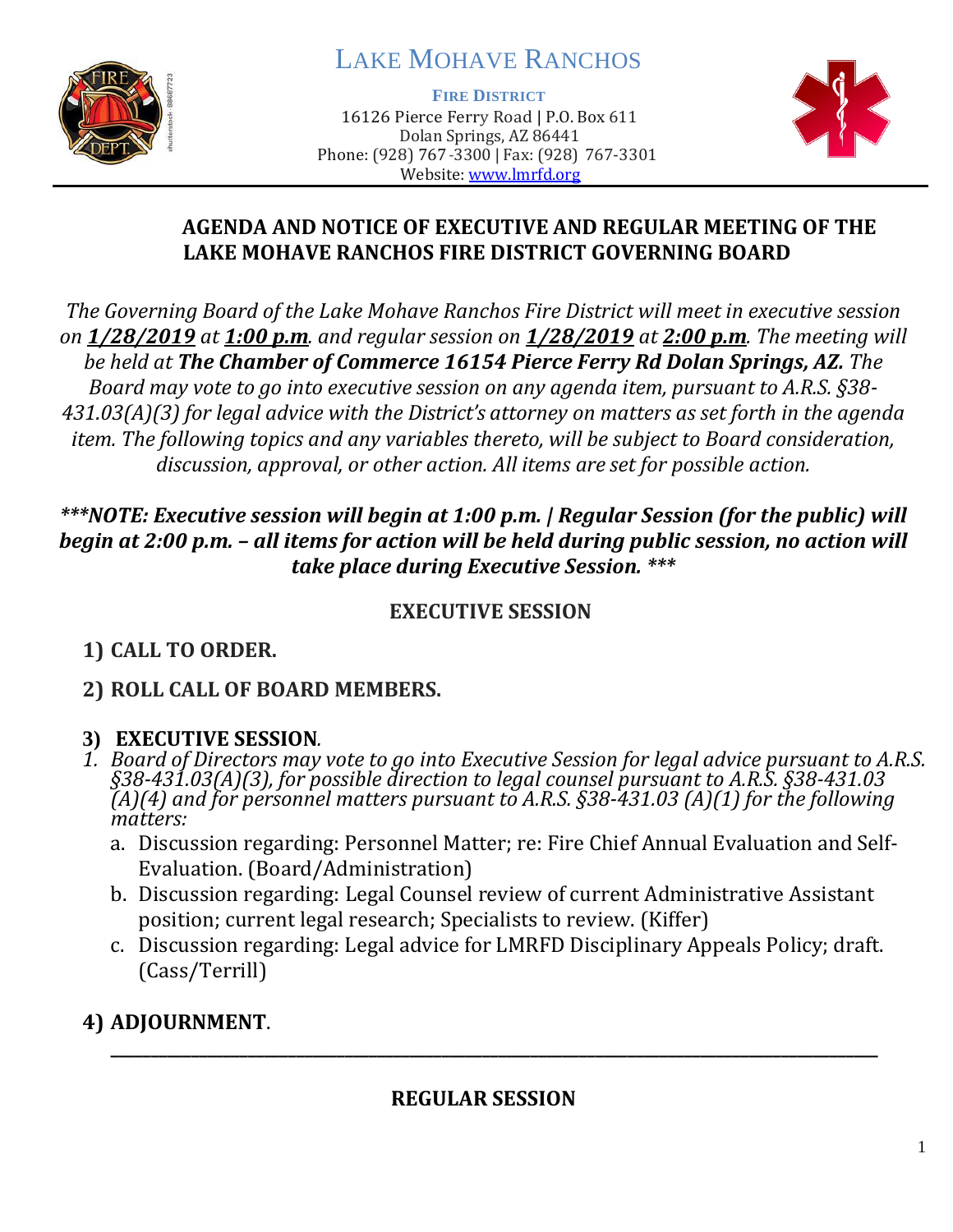### **1) CALL TO ORDER.**

#### **2) ROLL CALL OF BOARD MEMBERS.**

#### **3) PLEDGE OF ALLIEGANCE.**

#### **4) APPROVAL OF MINUTES.**

- a. Executive Session 11/26/2018 (Set 1-A3/A4-Items A, B, C, D, E and F, Set 2-A1- Item F, Set 3-A1 Items G, H and I)
- b. Regular Session 12/27/2018
- c. Executive Session 12/27/2018 (Set 1 A3/A4 Items A, B, C, D, E, F and H and Set 2 A1 Item F)

#### **5) REPORTS.**

- a. **December 2018 Financial Report(s).** *(The financial report(s) are to be reviewed and approved by the Board).*
- b. Discussion and possible action regarding: Review and acceptance of FY 17/18 LMRFD Audit Report from Brian Richards. (Richards)
- c**. Fire Chief's Report.** *(The governing body may not propose, discuss, deliberate or take legal action on this matter unless the specific matter is properly noticed for legal action. Therefore, action taken as a result of the Chief 's report will be limited to directing staff to study the matter or scheduling the matter for further consideration and discussion at a later date. (A.R.S. 38-431.02.K.)*
	- o *December 2018 LMRFD Run-Report*
	- o *Meadview Schedule: December 2018 actual coverage; February 2019 tentative coverage.*
	- o *Meetings/Conferences/Trainings*
	- o *District Properties*
	- o *District vehicles/apparatus*
	- o *Projects in the works*
	- o *Other*

**6) CALL TO THE PUBLIC & CORRESPONDENCE**. *(Consideration and discussion of comments and complaints from the public. Those wishing to address the Lake Mohave Ranchos Fire District Board need not request permission in advance. The Fire District Board is not permitted to discuss or take action on any item(s) that are not on the Agenda that are raised in the call to the public. However, individual Board Members may be permitted to respond to criticism directed to them. Otherwise, the Board may direct that staff review the matter or that the matter be placed on a future agenda. The Fire District Board cannot discuss or take legal action on any issue raised during the Call to the Public due to restriction of the Opening Meeting Law.)*

■ Mr. Sherwood; email received on 1/15/2019. (Administration)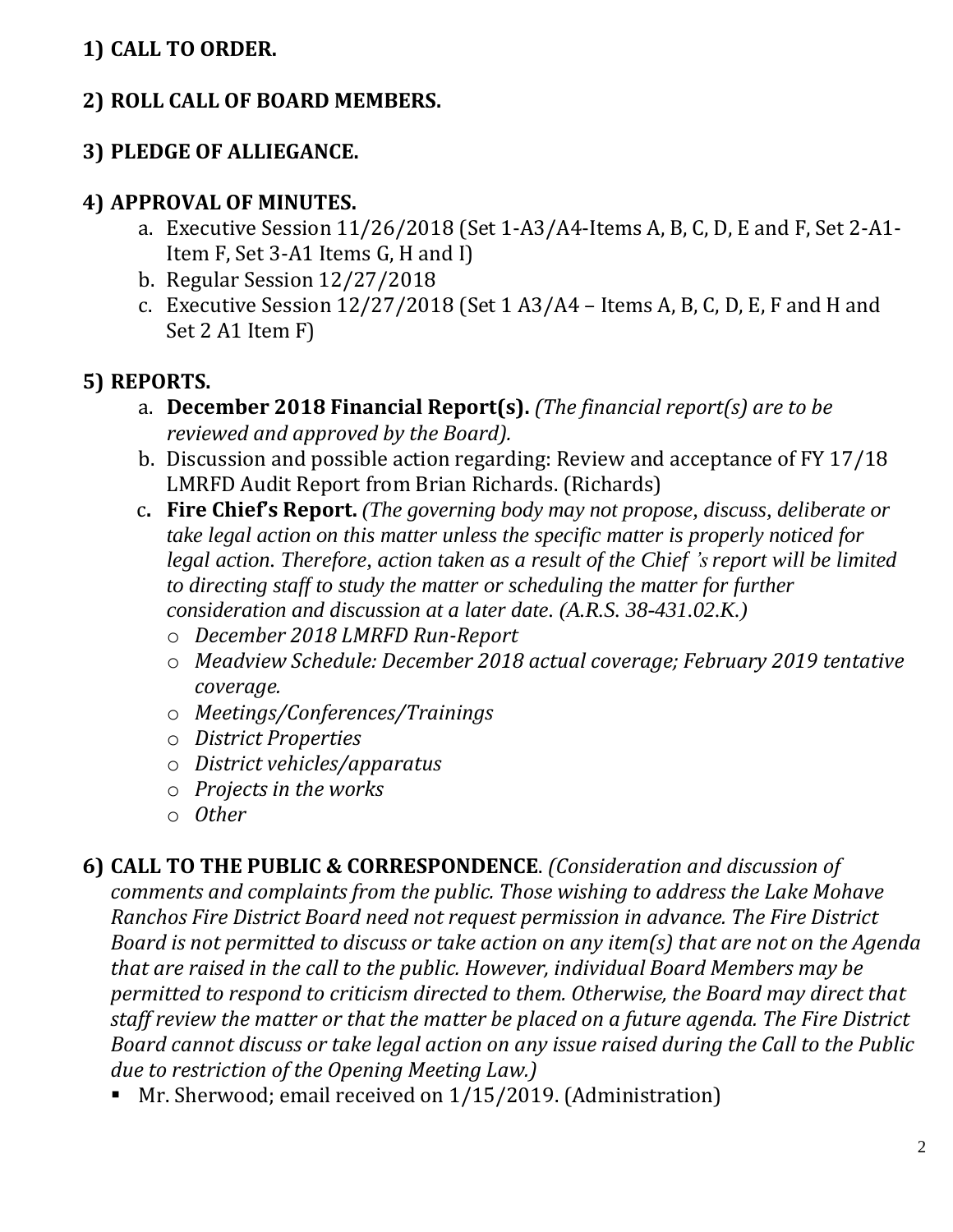# **7) BUSINESS.**

- a. Discussion and possible action regarding: Personnel Matter; re: Fire Chief Annual Evaluation and Self-Evaluation. (Board/Administration)
- b. Discussion and possible action regarding: Legal Counsel review of current Administrative Assistant position; current legal research; Specialists to review. (Kiffer)
- c. Discussion and possible action regarding: LMRFD Disciplinary Appeals Policy; draft for possible approval. (Cass)
- d. Discussion and possible action regarding: LMRFD Grievance Policy; draft for possible approval. (Cass)
- e. Discussion and possible action regarding: LMRFD Sexual Harassment/Harassment Policy; draft for possible approval. (Cass)
- f. Discussion and possible action regarding: LMRFD Personnel Evaluation Policy; draft for possible approval. (Terrill)
- g. Discussion and possible action regarding: Payroll discrepancy matter re: update. (Terrill)
- h. Discussion and possible action regarding: Attorney contact; review of current procedure. (Terrill)
- i. Discussion re: Nomination of Board Chair and Clerk not listed as items for possible action on Special Agenda. (Kiffer)
- j. Discussion and possible action regarding: Review and notice of Gabriel & Ashworth invoices and payments. (Kiffer)
- k. Discussion and possible action regarding: Adjusted invoice for annexation payment/ credit for invoice. (Kiffer)
- l. Discussion and possible action regarding: Review of email dated 3/26/2018 from Director Terrill and current proposed ADA accommodations for Director Terrill. (Cass/Kiffer)
- m. Discussion and possible action regarding: Review of Ambulance Revenue increase; Ambulance Receivables; Tax Receivables; LMRFD District Personnel vehicle cost breakdown (fuel/repairs & maintenance); LMRFD apparatus cost breakdown (fuel/repairs & maintenance). (Kiffer)
- n. Discussion and possible action regarding: LMRFD current Board By-Laws review; possible adoption of draft revised LMRFD By-Laws and Rules of Procedures; Grandfather in clause. (Cass/Kiffer)
- o. Discussion and possible action regarding: A.R.S. 48-805 Section B, Item E; additional charge associated. (Reh-Bower)
- p. Discussion and possible action regarding: LMRFD Board of Directors access to financial documents; additional documents and fee for preparation from Mr. Buldra. (Reh-Bower)
- q. Discussion and possible action regarding: Review of LMRFD payroll procedures. (Reh-Bower)
- r. Discussion and possible action regarding: Secure payroll and receivables functions for LMRFD. (Reh-Bower)